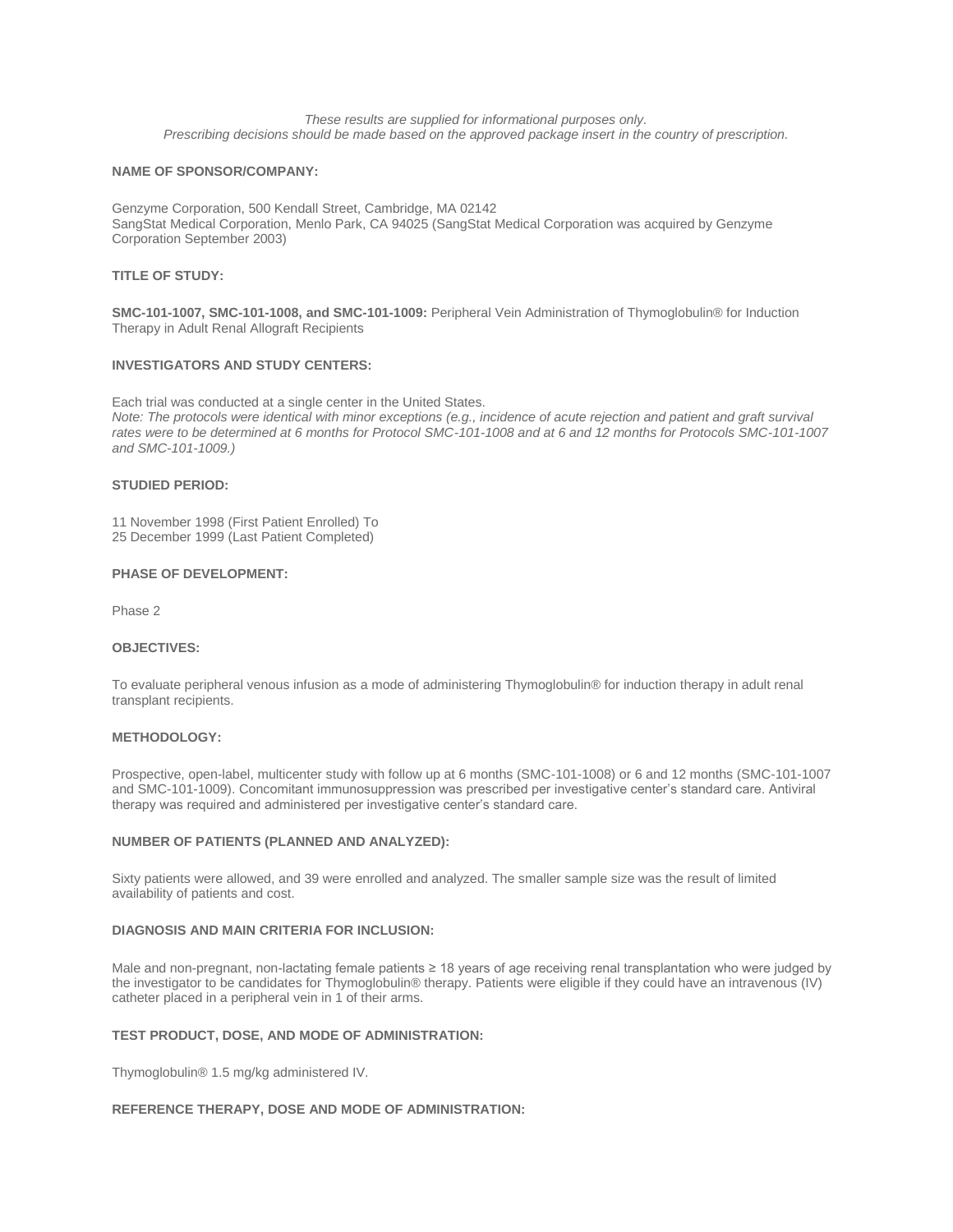Not applicable.

# **DURATION OF TREATMENT:**

Patients were to receive Thymoglobulin® infusions once daily for 5 to 7 days.

## **CRITERIA FOR EVALUATION:**

### **Criteria for Evaluation - Primary Endpoint:**

The percentage of patients receiving Thymoglobulin® via peripheral administration 5 days after transplantation. Administration via either a central venous catheter or a dialysis access port was considered a failure

#### **Criteria for Evaluation - Efficacy:**

Incidence of the following was assessed 6 months (SMC-101-1008) or 6 and 12 months (SMC-101-1007 and SMC-101- 1009) after transplant: Incidence of acute rejection episodes, along with severity and timing of the episodes; Patient and graft survival rates.

### **Criteria for Evaluation - Safety:**

Drug-related adverse events (AEs), infections, and malignancy as well as a listing of all AEs.

# **STATISTICAL METHODS:**

## **Statistical Methods - Patients:**

Demographic information and baseline characteristics were summarized using descriptive statistics (mean, median, standard deviation, minimum, and maximum) for continuous variables, and counts and percents for categorical variables.

#### **Statistical Methods - Primary Endpoint:**

All patients who received at least 1 dose of Thymoglobulin® therapy (n=39) were analyzed for the primary endpoint. The number and percentage of patients receiving peripheral venous administration at 5 days post-transplant were calculated.

### **Statistical Methods - Efficacy:**

The data set analyzed for efficacy assessments included all patients who received at least 5 Thymoglobulin® infusions (n=32). Severity and timing of acute rejection episodes and patient and graft survival rates at 12 months post-transplant were calculated and summarized descriptively using the Kaplan-Meier method. Two-sided 95% confidence intervals (CI) were generated.

### **Statistical Methods - Safety:**

The safety population included all patients who received at least 1 dose of Thymoglobulin® (n=39). AEs, coded by the COSTART dictionary, were summarized by body system, relationship to study drug, and severity. Drug-related AEs, infections and malignancies, assessed 12 months post-transplant, were presented separately. Serious adverse events (SAEs), AEs leading to discontinuation, and deaths were summarized.

# **SUMMARY / CONCLUSIONS**

#### **Summary / Conclusions - Patients:**

#### A total of 39 patients were studied.

Most patients were male (26 of 39 subjects or 67%) and most were Caucasian (26 of 39 or 67%). The mean age of patients at the time of transplantation was 45 years (range: 22 to 63 years). Approximately 54% of transplants used cadaveric donor organs.

Four patients failed to complete the study: one discontinued at the Sponsor's request, 2 had graft loss, and 1 died.

### **Summary / Conclusions - Primary Endpoint:**

In all, 36 of 39 subjects (92%) successfully received their Thymoglobulin® infusions via peripheral venous infusion. Three of 39 (8%) patients had peripheral venous administration failure because of infiltrates, and they received their remaining doses through their existing central venous catheters. The time to failure ranged from 6 to 7 days.

### **Summary / Conclusions - Efficacy Results:**

Four of 32 patients (13%) had at least 1 episode of acute rejection; the rejection episode(s) for 3 of these patients were